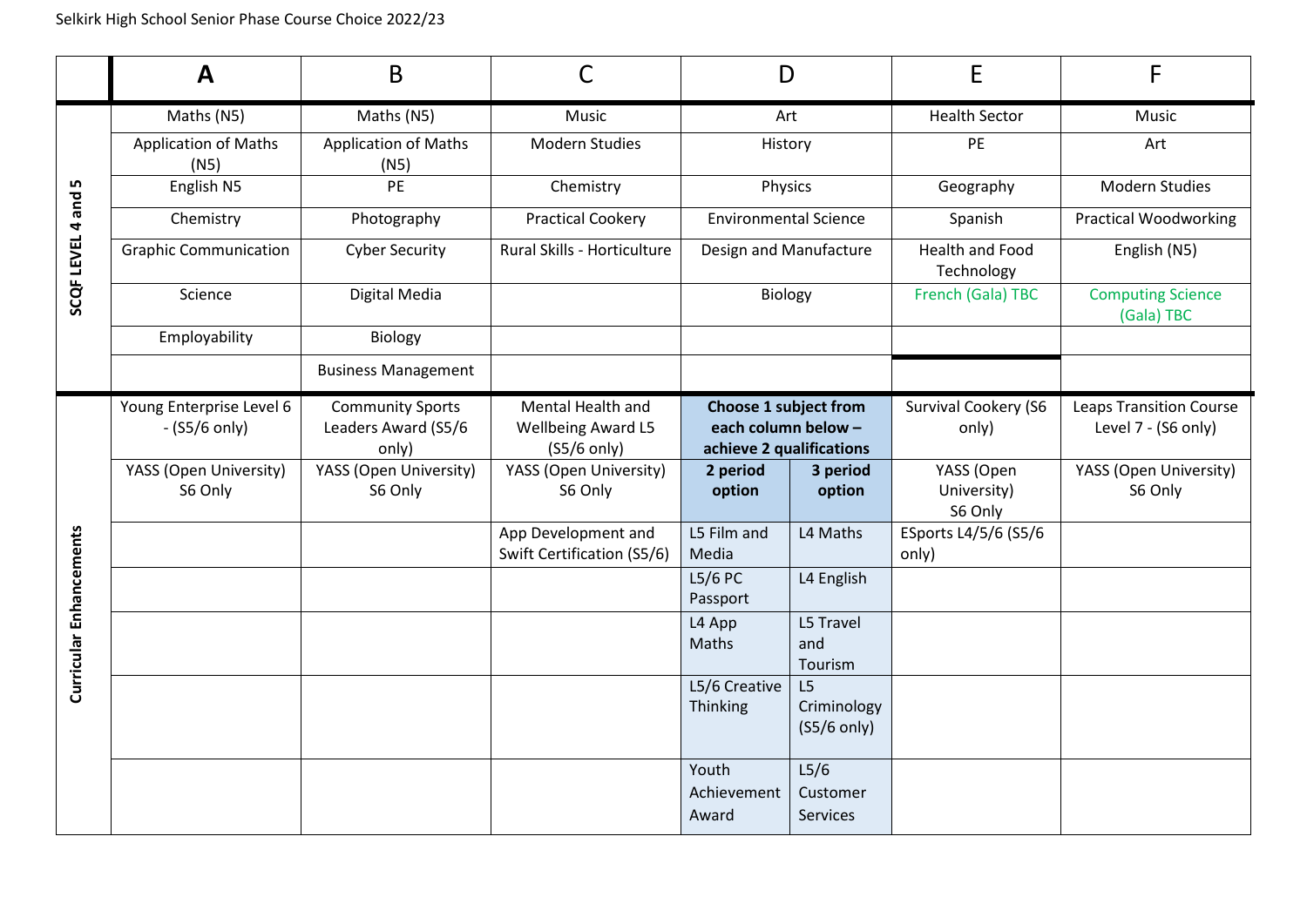## Selkirk High School Senior Phase Course Choice 2022/23

|                                                      | Work Placement Unit<br>(L5/6)          | <b>Work Placement Unit</b><br>(L5/6) | Work Placement Unit<br>(L5/6) | Work Placement Unit (L5/6) | Work Placement Unit<br>(L5/6)        | Work Placement Unit<br>(L5/6)                                                  |
|------------------------------------------------------|----------------------------------------|--------------------------------------|-------------------------------|----------------------------|--------------------------------------|--------------------------------------------------------------------------------|
| Level 4/5 Foundation Apprenticeships/Schools Academy |                                        |                                      |                               |                            |                                      | <b>Construction FA (Level</b><br>4) one year                                   |
|                                                      |                                        |                                      |                               |                            |                                      | <b>Automotive Skills - FA</b><br>$(L4)$ BC                                     |
|                                                      |                                        |                                      |                               |                            |                                      | <b>Hospitality -FA (L5) BC</b>                                                 |
|                                                      |                                        |                                      |                               |                            |                                      | <b>Skills for Work: Early</b><br><b>Education and Childcare</b><br><b>N5BC</b> |
|                                                      |                                        |                                      |                               |                            |                                      | <b>Personal Presentation</b><br>and Enterprise skills L4<br><b>BC</b>          |
|                                                      |                                        |                                      |                               |                            |                                      | <b>Engineering Skills (L4)</b><br><b>BC</b>                                    |
|                                                      |                                        |                                      |                               |                            |                                      | <b>Skills for Work: Rural L4</b><br><b>BC</b>                                  |
|                                                      |                                        |                                      |                               |                            |                                      | <b>Scottish Racing</b><br><b>Academy L4 NPA</b><br><b>Horsecare BC</b>         |
|                                                      |                                        |                                      |                               |                            |                                      | <b>Racing Yard Routine L5</b><br><b>BC</b>                                     |
|                                                      |                                        |                                      |                               |                            |                                      | <b>Animal Care L4 BC</b>                                                       |
|                                                      |                                        |                                      |                               |                            |                                      | <b>NPA Forestry L5 BC</b>                                                      |
| SCQF LEVEL 6                                         | <b>Human Biology</b>                   | <b>Business Management</b>           | English                       | Chemistry                  | History                              | <b>Human Biology</b>                                                           |
|                                                      | <b>Graphic Communication</b>           | Photography                          | Geography                     | PE                         | <b>Health and Food</b><br>Technology | Art                                                                            |
|                                                      | English                                | Maths                                | Music                         | Design and Manufacture     | Spanish                              | Music                                                                          |
|                                                      | <b>Application of Maths</b>            | Modern Studies                       | Communication<br>6/Literature | Art                        | French (Gala) TBC                    | Physics                                                                        |
|                                                      | Economics (Gala) S6 only<br><b>TBC</b> | <b>Cyber Security</b>                |                               |                            |                                      | <b>Computing Science</b><br>(Gala) TBC                                         |